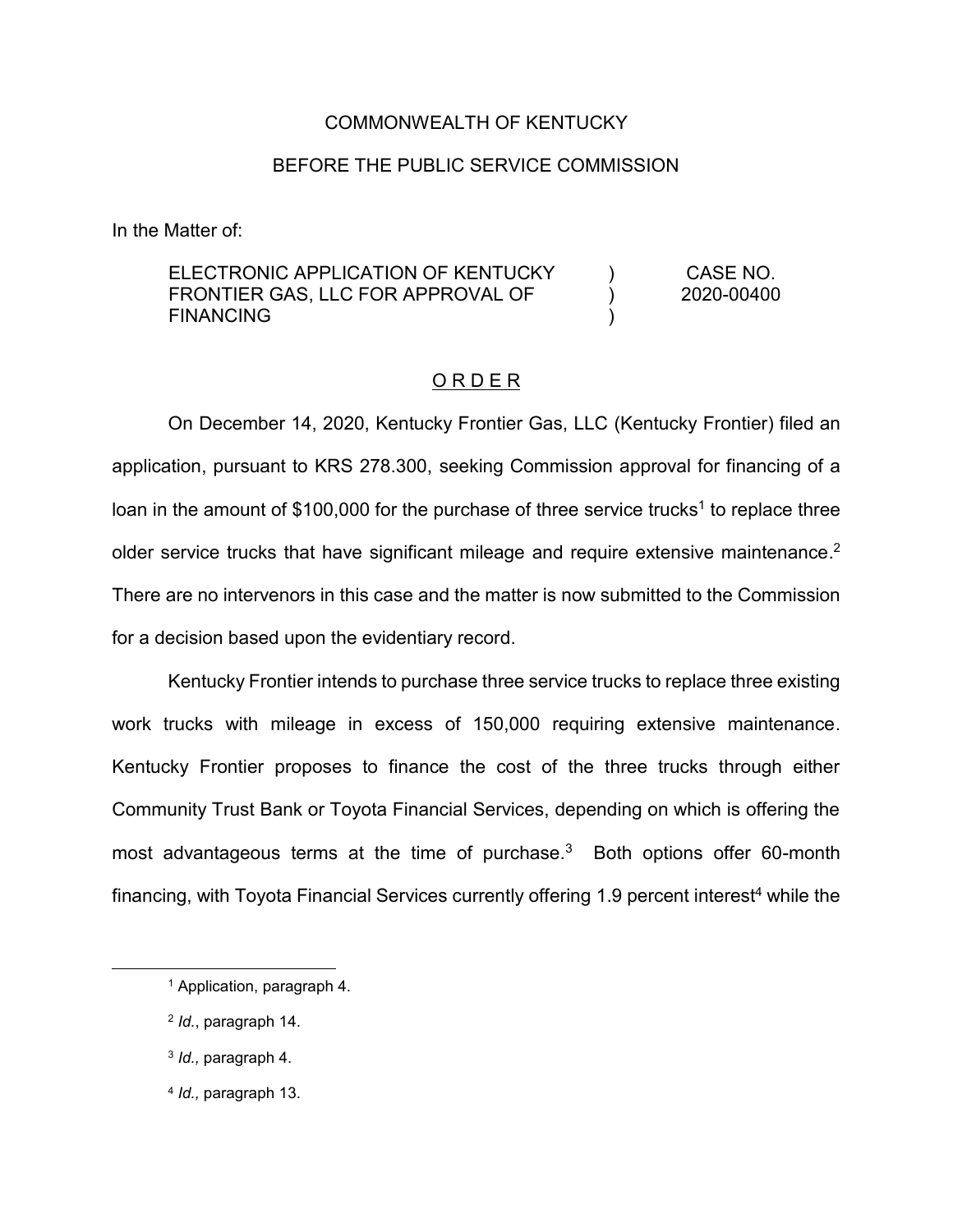Community Trust Bank's auto financing packages change almost weekly so interest rates cannot be known until the time of purchase.5

The Commission has reviewed the proposed financing and finds Kentucky Frontier's proposal to be reasonable. After consideration of the evidence of record and being sufficiently advised, the Commission finds that:

1. The proposed loan from Community Trust Bank or Toyota Financial Services is for lawful objects within the corporate purposes of Kentucky Frontier, is necessary and appropriate for and consistent with the proper performance by the utility of its service to the public, will not impair its ability to perform that service, is reasonable, necessary, and appropriate for such purposes, and should be approved.

2. Kentucky Frontier should execute its note as security for the proposed loan in the manner described in its application.

3. Within ten days of the execution of the new loan, Kentucky Frontier should file with the Commission one copy in paper medium and an electronic version of the loan documents.

4. The proceeds from the proposed loan should be used only for the lawful purposes set out in Kentucky Frontier's application.

5. The terms and conditions of the loan should be consistent with the terms as described in Frontier's application.

# IT IS THEREFORE ORDERED that:

<sup>5</sup> *Id.,* paragraph 4.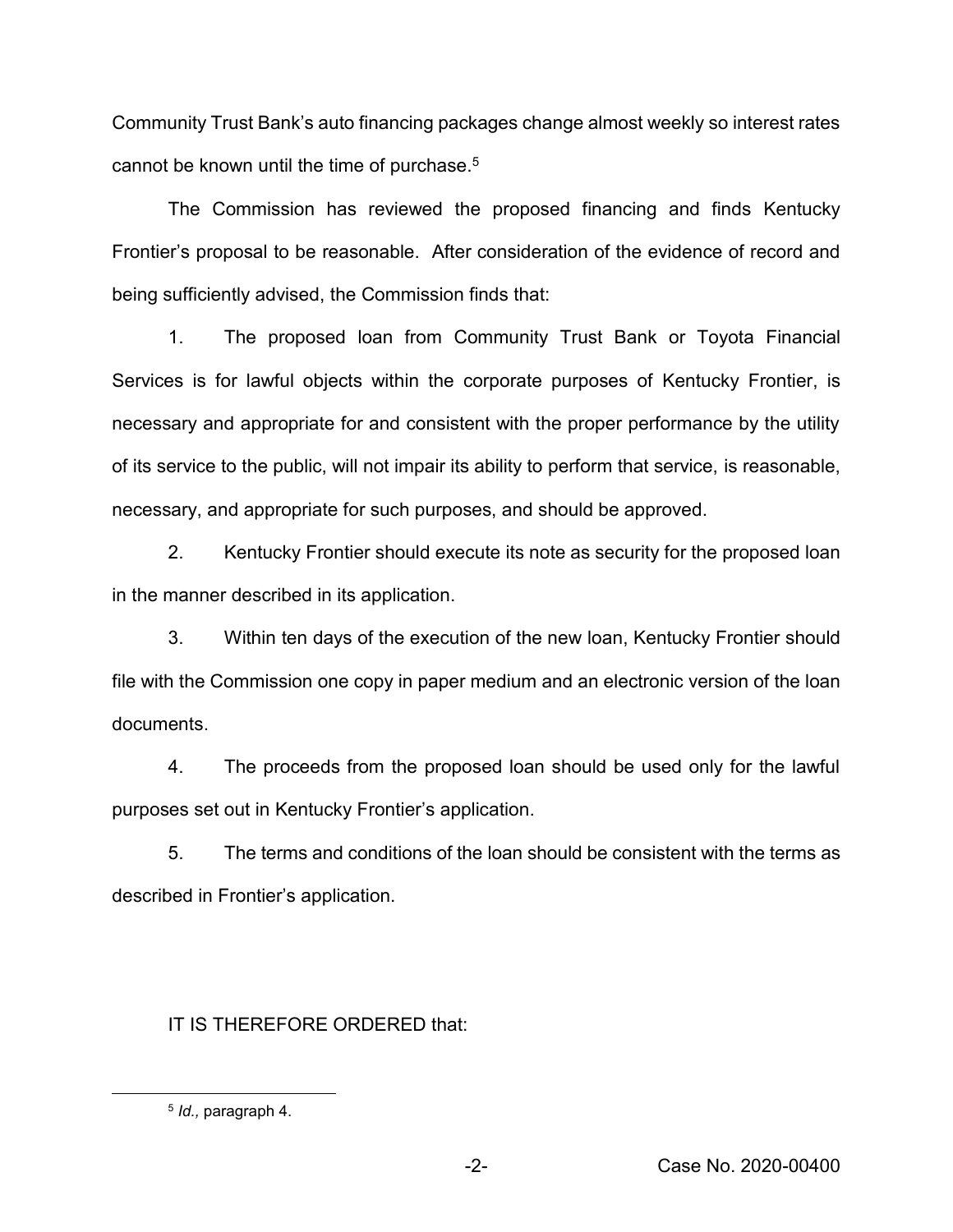1. Kentucky Frontier is authorized to borrow \$100,000 from either Community Trust Bank or Toyota Financial Services, whichever has the lowest cost financing at the time of the purchase. The loan maturity date and interest rate shall be in accordance with the terms as described in Frontier's application.

2. Kentucky Frontier shall execute the loan documents as authorized herein.

3. Kentucky Frontier shall comply with all matters set out in finding paragraphs 3 through 5 as if they were individually so ordered.

4. Any documents filed in the future pursuant to finding paragraph 3 shall reference this case number and shall be retained in the post-case correspondence file.

5. Nothing contained herein shall be deemed a warranty or finding of value of securities or financing authorized herein on the part of the Commonwealth of Kentucky or any agency thereof.

6. This case is hereby closed and will be removed from the Commission's docket.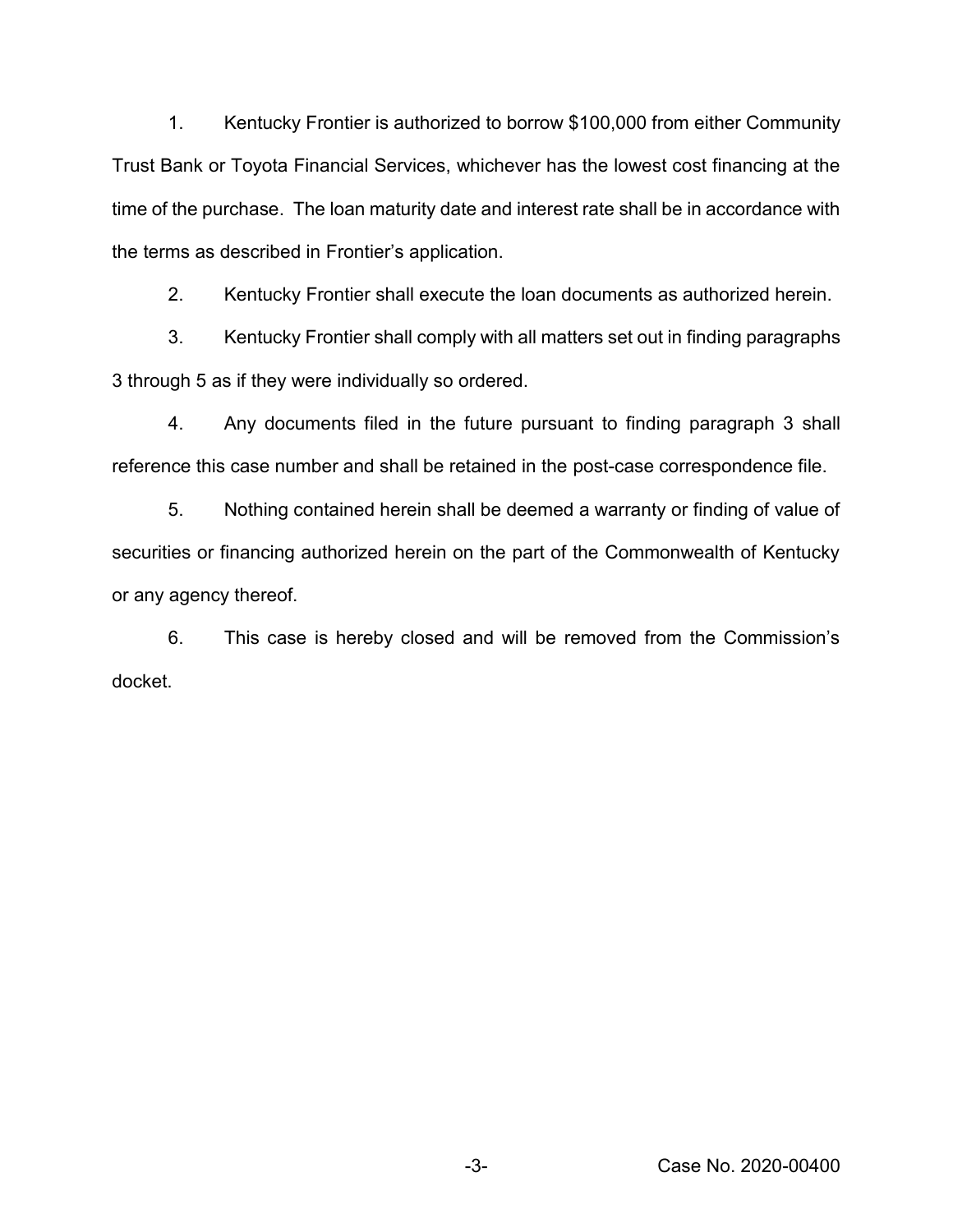By the Commission



ATTEST:

Shide C. Thedwell

Executive Director

Case No. 2020-00400